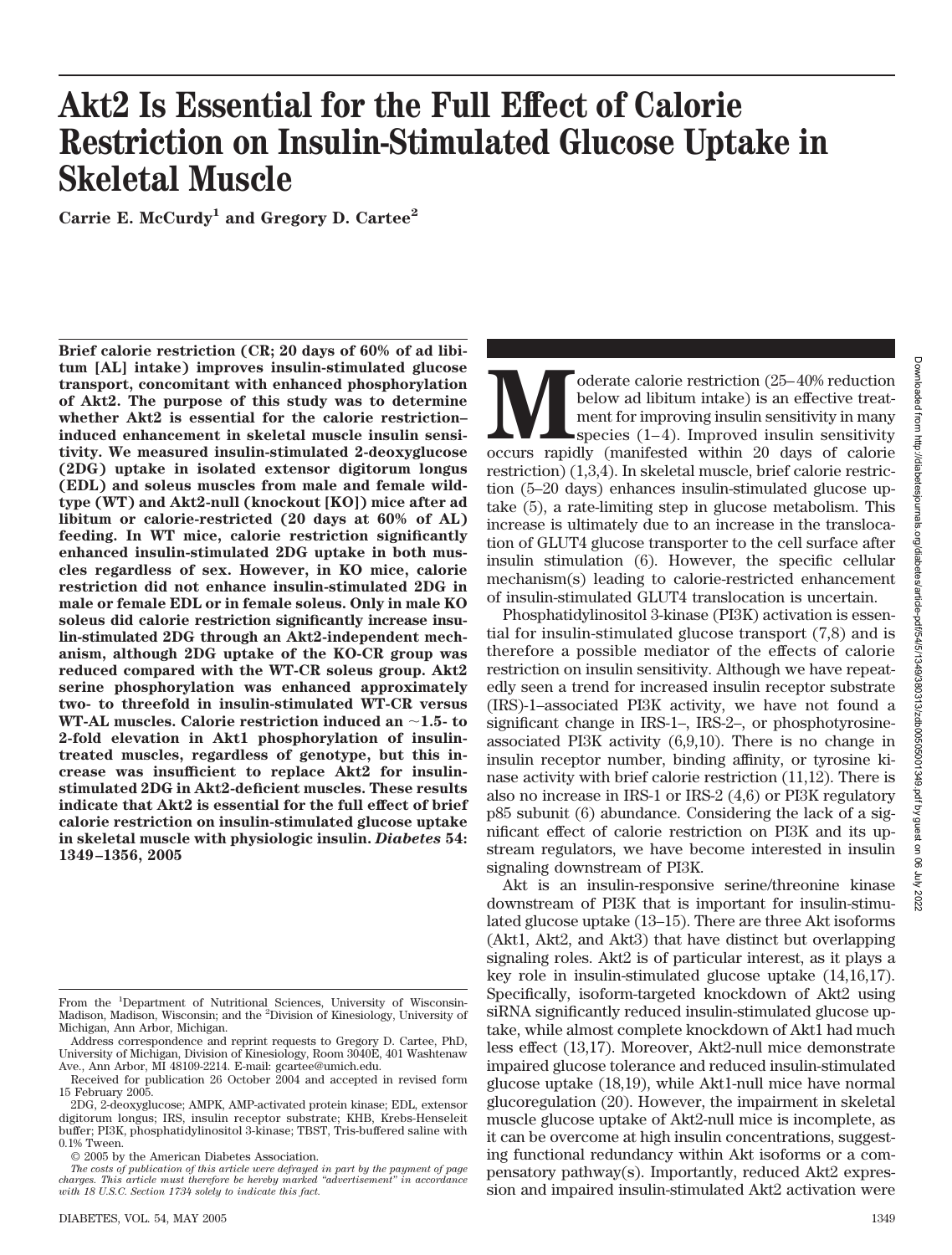reported for diabetic (21) and insulin-resistant (22) human skeletal muscle.

Recently, we found that 20 days of calorie-restricted compared with ad libitum feeding increased the amount of insulin-stimulated Akt2 phosphorylation but not the amount of Akt1 phosphorylation in rat epitrochlearis muscle (23). These data suggest an important role for Akt2 in the calorie restriction–induced increase in insulin sensitivity. Therefore, the primary aim of the present study was to determine whether Akt2 is essential for the calorie restriction–induced increase in insulin-stimulated glucose uptake. To investigate this question, we measured 2-deoxyglucose (2DG) uptake in isolated skeletal muscles after 20 days of calorie-restricted or ad libitum feeding in male and female mice homozygous wild-type (WT) or null (knockout [KO]) for the Akt2 allele. To further elucidate the mechanism(s) mediating changes in 2DG uptake with calorie restriction, phosphorylation and abundance of Akt1 and Akt2 were measured. Our results indicate that Akt2 is required for the full effect of brief calorie restriction on insulin-stimulated glucose uptake in mouse skeletal muscle at a physiological insulin concentration.

## **RESEARCH DESIGN AND METHODS**

**Dietary treatment.** Male mice null for Akt2 on C57BL/6 background (18) were bred to female C57BL/6 mice (Charles River, Wilmington, MA) to produce mice heterozygous for the null and intact Akt2 alleles. Heterozygous mice were mated to produce littermates that were homozygous for the intact Akt2 allele (WT) and heterozygous and homozygous for the null Akt2 allele (KO). PCR analysis from tail-tip DNA was performed to identify genotype.

Animal care was approved by University of Wisconsin-Madison Animal Care and Use Committee. Mice were maintained on a 12:12-h light-dark cycle (0600:1800) with ad libitum access to food (Teklad Rodent Diet 8604; Harlan Teklad, Madison, WI) and water before the study. At 7–10 weeks old, WT and KO mice were housed in individual wire-bottomed cages with free access to precision pellet diet (Bio-Serv, Frenchtown, NJ) and water for a 7-day acclimation period. Baseline food consumption was then measured for 7 days, and individual baseline food intake was calculated. Male and female WT and KO mice were randomly assigned to ad libitum (AL) control or calorierestricted (CR) groups (male/female WT-CR, WT-AL, KO-CR, or KO-AL) for 20 days. CR mice received 60% of baseline intake at 1700, while AL mice had daily free access to food. All mice had free access to water. On the day of the muscle experiment (0730), all mice were fasted with access to water. At 0900, blood was drawn from unanaesthetized mice by maxillary bleed as described by G.L. Sottacasa (available at www.univ.trieste.it/~servpoli/stabul.htm). From 1000–1200, mice were anesthetized (intraperitoneal injection of sodium pentobarbital, 50 mg/kg). After loss of pedal reflex, soleus and EDL were dissected for in vitro incubation. One retroperitoneal fat pad per animal was dissected and weighed.

**In vitro incubation.** To measure 2DG uptake, paired soleus and EDL were incubated at 37°C for 30 min in oxygenated (95%  $O_2$ , 5%  $CO_2$ ) flasks of Krebs-Henseleit buffer (KHB) containing 0.1% BSA, 2 mmol/l Na-pyruvate, and 6 mmol/l mannitol, with one muscle per pair in KHB without insulin and the contralateral muscle in KHB with 0.6 nmol/l insulin. After 30 min, muscles were transferred to a second flask and incubated at 37°C for 20 min in KHB plus 0.1% BSA, 9 mmol/l [<sup>14</sup>C]-mannitol (0.053 mCi/mmol; Amersham Pharmacia, Piscataway, NJ), and 1 mmol/l [<sup>3</sup>H]-2DG (6 mCi/mmol; Perkin Elmer, Boston, MA) with the same insulin concentration as in the first incubation. After 20 min, muscles were blotted on ice-cold filter paper, trimmed and freeze-clamped, and then stored  $(-80^{\circ}C)$ . 2DG uptake rate was calculated as previously described (24).

**Muscle preparation.** Frozen muscles were weighed and homogenized as previously described (23). The homogenate was transferred to microfuge tubes and solubilized  $(1-2 h, 4°C)$  with end-over-end rotation. The homogenate was centrifuged (12,000*g*, 12 min, 4°C). Aliquots of supernatant were frozen (-80°C) for immunoblotting or used immediately for 2DG uptake measurement. Total protein concentration of supernatant was determined by bicinchoninic acid assay (Pierce, St. Louis, MO) (25).

**Serum analysis.** Collected blood was allowed to clot at room temperature for 30 min in microserum tubes and centrifuged (300*g*, 15 min, 4°C). Aliquots of serum were stored (-80°C). Serum glucose was determined by colorimetric

glucose oxidase assay (ThermoDMA, Louisville, CO). Serum insulin was measured by rat sensitive radioimmunassay (Linco Diagnostics, St. Louis, MO). **Immunoprecipitation.** For Akt1/Akt2 immunoprecipitation, 2  $\mu$ g antibody (goat anti-Akt1, catalog no. sc-7126; Santa Cruz Biotechnology, Santa Cruz, CA, or rabbit anti-Akt2 antibody, no. 2962; Cell Signaling, Beverly, MA) was incubated with supernatant (2–3 h/overnight, 4°C) with rotation. After initial antibody incubation, protein G/A agarose beads (Upstate Biotechnology, Lake Placid, NY), prewashed in immunoprecipitation buffer no. 1 (50 mmol/l PBS, 1% Igepal, 0.1 mmol/l  $\text{Na}_3\text{VO}_4$ ), were added to the lysate/antibody mix and rotated (4°C overnight/3 h). Beads were washed six times: three times in immunoprecipitation buffer no. 1 and three times in immunoprecipitation buffer no. 2 (10 mmol/l Tris pH 7.5, 100 mmol/l NaCl, 0.1 mmol/l  $\text{Na}_3\text{VO}_4$ ) and eluted with  $2 \times$  SDS buffer.

**Immunoblot assay.** For serine phosphorylation of Akt isoforms, immunoprecipitants were separated on 8% SDS-PAGE and transferred to nitrocellulose at 200 mA for 2 h at 4°C. Membranes were blocked with 5% milk in Tris-buffered saline with 0.1% Tween (TBST) at room temperature and then incubated (1:1,000) with anti-phosphoserine Akt (catalog no. 9271; Cell Signaling, Beverly, MA) overnight at 4°C. For Akt1 abundance, membranes were blocked overnight with 5% milk-TBST and then incubated with anti-Akt1 (1:500). For Akt2 abundance, membranes were blocked in milk-TBST and then incubated with anti-Akt2 (1:1,000) overnight at 4°C. For threonine phosphorylation of AMP-activated protein kinase (AMPK), membranes were blocked in milk-TBST and then incubated with anti-phosphothreonine  $\text{AMPK-}\alpha$  (catalog no. 2531; Cell Signaling) at 1:1,000 overnight (4°C). After secondary antibody incubations, blots were developed by enhanced chemiluminescence (Amersham Biosciences, Piscataway, NJ), and bands were quantitated by densitometry (Bio-Rad, Hercules, CA). Band densities were expressed relative to insulin-stimulated WT-AL group mean for Akt phosphorylation data or WT-AL group mean for AMPK phosphorylation and Akt abundance data, which were adjusted to equal 1.0 on each blot.

**Statistical analysis.** Two-way ANOVA with genotype and diet as main effects was used to determine significant differences within each sex for all measurements except Akt2 phosphorylation and abundance. 2DG uptake data were analyzed for each insulin level (0 and 0.6 nmol/l) and for calculated insulinstimulated 2DG uptake. Calculated insulin-stimulated 2DG uptake equals the insulin 2DG uptake minus the basal 2DG uptake for paired muscles and represents the insulin effect on glucose uptake without contribution of basal levels. Data that failed the Levine Normality test were log transformed and analyzed by two-way ANOVA. Tukey post hoc test was applied to determine the source of significant variance. For Akt2 serine phosphorylation*,* Akt2 abundance, and AMPK phosphorylation, Student's  $t$  test was used.  $P < 0.05$ was considered significant.

### **RESULTS**

**Body and fat pad weight.** On the first day of the calorie restriction period, initial body weight was not different between AL and CR groups with the same genotype and sex. However, all KO groups were  $\sim 8\%$  smaller than their sex- and diet-matched WT controls (Table 1). After 20 days, the  $\sim8\%$  reduced body size persisted only in the male KO-AL group compared with the WT controls  $(P < 0.01)$ . Final body weight was decreased for calorie restriction versus ad libitum regardless of genotype or sex.

KO-AL versus WT-AL mice had significantly smaller retroperitoneal fat pads regardless of sex (males  $\sim 60\%$ , females  $\sim$ 40%). Retroperitoneal fat pad weight was significantly lower in the WT-CR versus the WT-AL group for both sexes (males  $\sim 90\%$ , females  $\sim 35\%; P \leq 0.05$ ). In KO mice, retroperitoneal fat pad weight was  $\sim 75\%$  lower with calorie restriction versus ad libitum feeding only in males  $(P < 0.05)$ . Expressed relative to final body weight (milligrams per gram), the calorie restriction versus ad libitum reduction in fat pad weight was significant  $(P < 0.005)$  in male (WT = 80%, KO = 67%) but not female (WT = 30%,  $KO = 20\%$  mice, regardless of genotype.

**Serum glucose and insulin.** Fasting  $(\sim 3-h)$  serum glucose and insulin were measured the morning of the muscle experiment (Table 2). Glycemia was not different between male WT-AL and KO-AL mice. However, serum glucose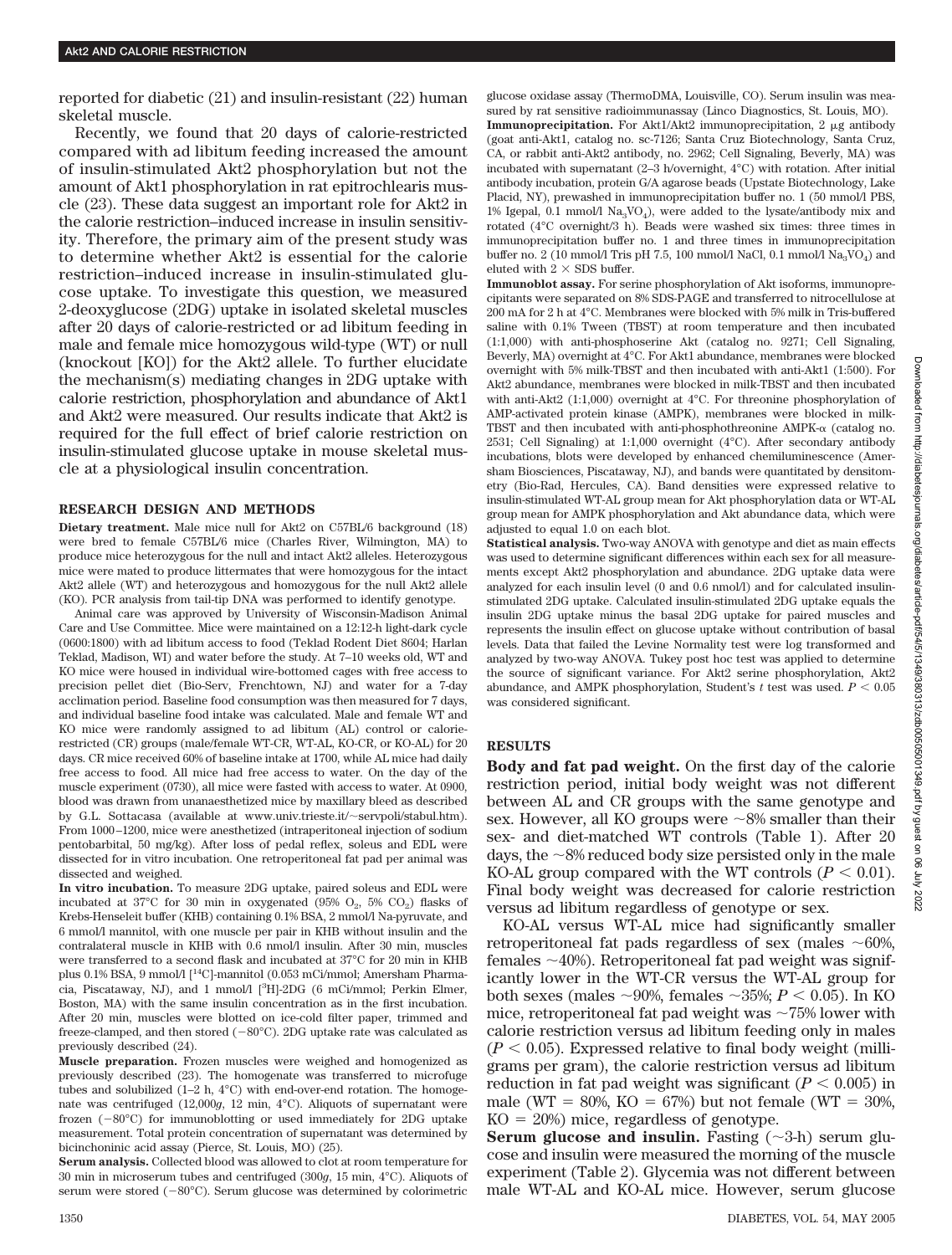# TABLE 1

Body weight and retroperitoneal fat pad weight for WT and KO mice with ad libitum or calorie-restricted feeding

|                      | WT                     |                     | KΟ                 |                     |
|----------------------|------------------------|---------------------|--------------------|---------------------|
|                      | Ad libitum             | Calorie restriction | Ad libitum         | Calorie restriction |
| Males                |                        |                     |                    |                     |
| Initial weight $(g)$ | $23.6 \pm 0.7^*$       | $24.6 \pm 0.5$ †    | $21.4 \pm 0.6$     | $22.5 \pm 0.6$      |
| Final weight $(g)$   | $25.4 \pm 0.8$ *†      | $17.7 \pm 0.3^*$    | $23.3 \pm 0.5^*$   | $17.3 \pm 0.5$      |
| Fat pad $(g)$        | $0.171 \pm 0.024**$    | $0.021 \pm 0.004$   | $0.073 \pm 0.009*$ | $0.019 \pm 0.002$   |
| Females              |                        |                     |                    |                     |
| Initial weight $(g)$ | $19.6 \pm 0.5^+$       | $19.8 \pm 0.5$ †    | $17.8 \pm 0.6$     | $17.8 \pm 0.4$      |
| Final weight $(g)$   | $20.7 \pm 0.4$ *†      | $16.1 \pm 0.5$      | $19.9 + 0.6*$      | $14.8 \pm 0.5$      |
| Fat pad $(g)$        | $0.063 \pm 0.010^{*+}$ | $0.040 \pm 0.007$   | $0.038 \pm 0.009$  | $0.022 \pm 0.003$   |

Data are means  $\pm$  SE. Initial (day 1 of calorie reduction) and final (day 20 of calorie reduction) body weight was measured ( $n = 7$ –10). Retroperitoneal fat pad was weighed after day 20 ( $n = 7-9$ ). For each sex, data analyzed by two-way ANOVA for diet and genotype. Tukey post hoc analysis: \**P*  $\lt$  0.05 AL  $\gt$  CR within genotype;  $\uparrow$  *P*  $\lt$  0.05 WT  $\gt$  KO within diet.

was significantly reduced in male WT-CR versus WT-AL mice ( $\sim$ 30%;  $P < 0.01$ ) but not in KO-CR compared with KO-AL mice. In female mice, serum glucose was unaffected by diet or genotype. Serum insulin was not significantly different between WT-AL and WT-CR in either sex, although there was a trend for a calorie restriction– induced decline in WT males. However, serum insulin was  $\sim$ 11-fold higher in male KO-AL versus WT-AL mice ( $P =$ 0.001). Insulin was significantly reduced  $(P = 0.004)$  in male KO-CR versus KO-AL, and the KO-CR group attained levels similar to male WT-AL mice. There was a trend for approximately twofold higher insulin in female KO-AL versus WT-AL  $(P = 0.09)$ . Unexpectedly, calorie restriction in KO females resulted in an approximately threefold increase in insulin compared with KO-AL  $(P < 0.05)$ .

**2DG uptake.** In EDL muscles, basal 2DG uptake was significantly  $(P < 0.001)$  increased with calorie restriction compared with ad libitum feeding, regardless of genotype or sex (Fig. 1). In the soleus, calorie restriction significantly enhanced basal 2DG  $(P = 0.01)$  only in male WT-CR versus WT-AL (Fig. 2). With a physiologic insulin concentration, calorie restriction significantly enhanced 2DG uptake above ad libitum feeding in both the EDL and soleus of WT mice, regardless of sex (Figs. 1 and 2). In contrast, in KO mice, 2DG uptake with insulin was not significantly increased above ad libitum with calorie restriction in male or female EDL or in female soleus. Only in male KO soleus was 2DG uptake in the presence of insulin significantly increased by calorie restriction above ad libitum values. In all groups, 2DG uptake with insulin was  $\sim$ 1.5-fold greater for WT-CR versus KO-CR in the respective muscle from the same sex  $(P < 0.05)$ .

Insulin-stimulated 2DG uptake represents the calculated

effect of insulin on muscle 2DG above basal 2DG uptake  $(insulin-stimulated 2DG uptake = 2DG uptake with insu$ lin - basal 2DG uptake). Because basal glucose uptake was increased by calorie restriction in some muscles, it is important to consider changes in insulin-stimulated glucose uptake to isolate diet and/or genotype effects on insulin action from altered basal glucose uptake (Table 3). In WT mice, insulin-stimulated 2DG uptake was significantly  $(P \leq 0.01)$  increased in calorie restriction versus ad libitum in EDL ( $\sim$ 60% for both sexes) and soleus (males  $\sim$ 56%, females  $\sim$ 40%) regardless of sex. However, in KO mice, calorie restriction did not enhance insulin-stimulated 2DG uptake in the EDL of either sex or the female soleus. In male soleus, insulin-stimulated 2DG uptake was enhanced in KO-CR versus KO-AL  $(P = 0.02)$ . Notably, the insulinstimulated 2DG uptake was always significantly  $(P < 0.05)$ and markedly  $(>1.6$ -fold) greater in WT-CR compared with KO-CR.

**Akt1 serine phosphorylation.** Akt1 abundance (data not shown,  $n = 5-7$ ) was not significantly different for diet or genotype in EDL or soleus. Akt1 phosphorylation without insulin (Figs. 3 and 4) was not significantly different for diet or genotype in EDL or soleus from females or in EDL from males. For muscles without insulin, only the soleus from males had a significant  $(P < 0.01)$  calorie restriction– induced increase in  $\text{Akt1}(\text{Ser}^{473})$  phosphorylation (Fig. 4). In insulin-stimulated muscles,  $\text{Akt1}(\text{Ser}^{473})$  phosphorylation was significantly  $(P < 0.05)$  enhanced in calorierestricted compared with ad libitum feeding in male and female EDL (25–90% increase) and male soleus (40–80% increase). In insulin-stimulated EDL, calorie-restricted compared with ad libitum feeding had higher Akt1 serine phosphorylation ( $\sim$ 2-fold in males,  $\sim$ 1.4-fold in females).

TABLE 2

Serum insulin and glucose for WT or KO mice after ad libitum or calorie-restricted diet

|                   | WТ              |                     | KO                        |                     |
|-------------------|-----------------|---------------------|---------------------------|---------------------|
|                   | Ad libitum      | Calorie restriction | Ad libitum                | Calorie restriction |
| Males             |                 |                     |                           |                     |
| Insulin $(ng/ml)$ | $1.0 \pm 0.2^*$ | $0.4 \pm 0.1*$      | $11.6 \pm 13.3^{\dagger}$ | $1.3 \pm 0.2$       |
| Glucose (mmol)    | $8.8 \pm 0.4$ † | $6.2 \pm 0.5^*$     | $7.8 \pm 0.6$             | $8.6 \pm 0.4$       |
| Females           |                 |                     |                           |                     |
| Insulin $(ng/ml)$ | $0.5 \pm 0.1$   | $0.5 \pm 0.1*$      | $1.2 \pm 0.4$             | $3.5 \pm 0.8$       |
| Glucose (mmol)    | $8.2 \pm 0.4$   | $8.1 \pm 0.5$       | $8.0 \pm 0.9$             | $8.3 \pm 1.2$       |

Data are means  $\pm$  SE ( $n = 4$ –5). Data were log transformed to normalize distribution and analyzed by two-way ANOVA for diet and genotype in each sex. Untransformed data are shown. Tukey post hoc analysis:  $*P < 0.05$  WT  $<$  KO within diet;  $\dagger P < 0.05$  AL vs. CR within genotype.

**Ally** 2022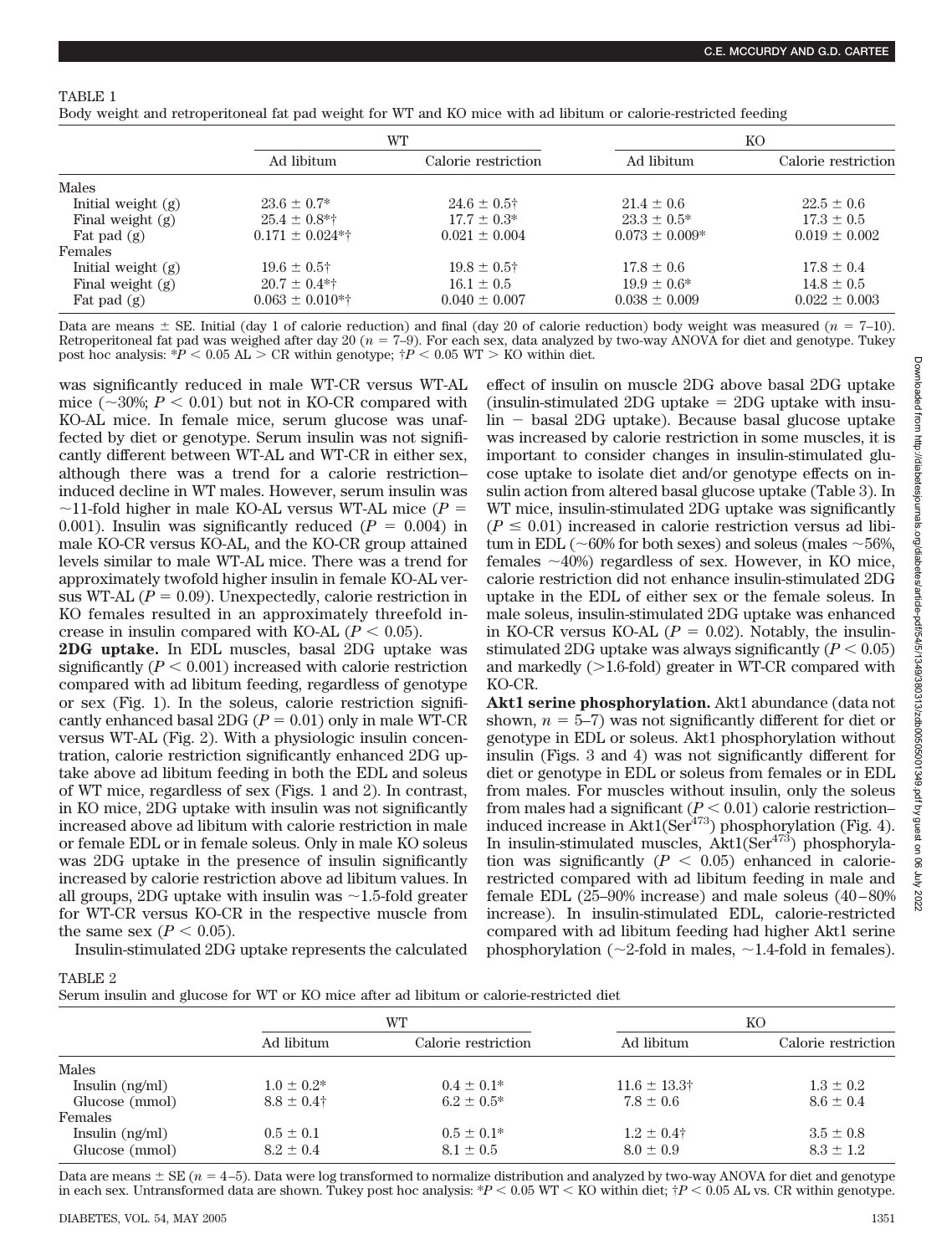

In insulin-stimulated male soleus, Akt1 phosphorylation was  $\sim$  1.5-fold greater in WT-CR versus WT-AL and  $\sim$ 2-fold greater for KO-CR versus KO-AL. In female soleus, there was a trend  $(P = 0.08)$  for higher Akt1 phosphorylation in



**FIG. 1. 2DG uptake in EDL, without (basal) or with (0.6 nmol/l) insulin, from male (***A***) or female (***B***) WT and Akt2 KO mice after 20 days of ad libitum (AL) or calorie-restricted (CR) feeding. Data are means SE**  $(n = 9-17)$ . Data for each sex were analyzed by **two-way ANOVA within each insulin level. D, main** effect of diet; G, main effect of genotype;  $D \times G$ , **interaction between main effects. Tukey post hoc analysis was performed for a significant main effect. \****P* **< 0.05 AL vs. CR within genotype; #***P* **< 0.05 WT vs. KO within dietary group.**

insulin-stimulated muscles from CR versus AL mice, regardless of genotype.

**Akt2 serine phosphorylation.** Akt2 abundance (data not shown,  $n = 6-9$ ) and Akt2 serine phosphorylation without

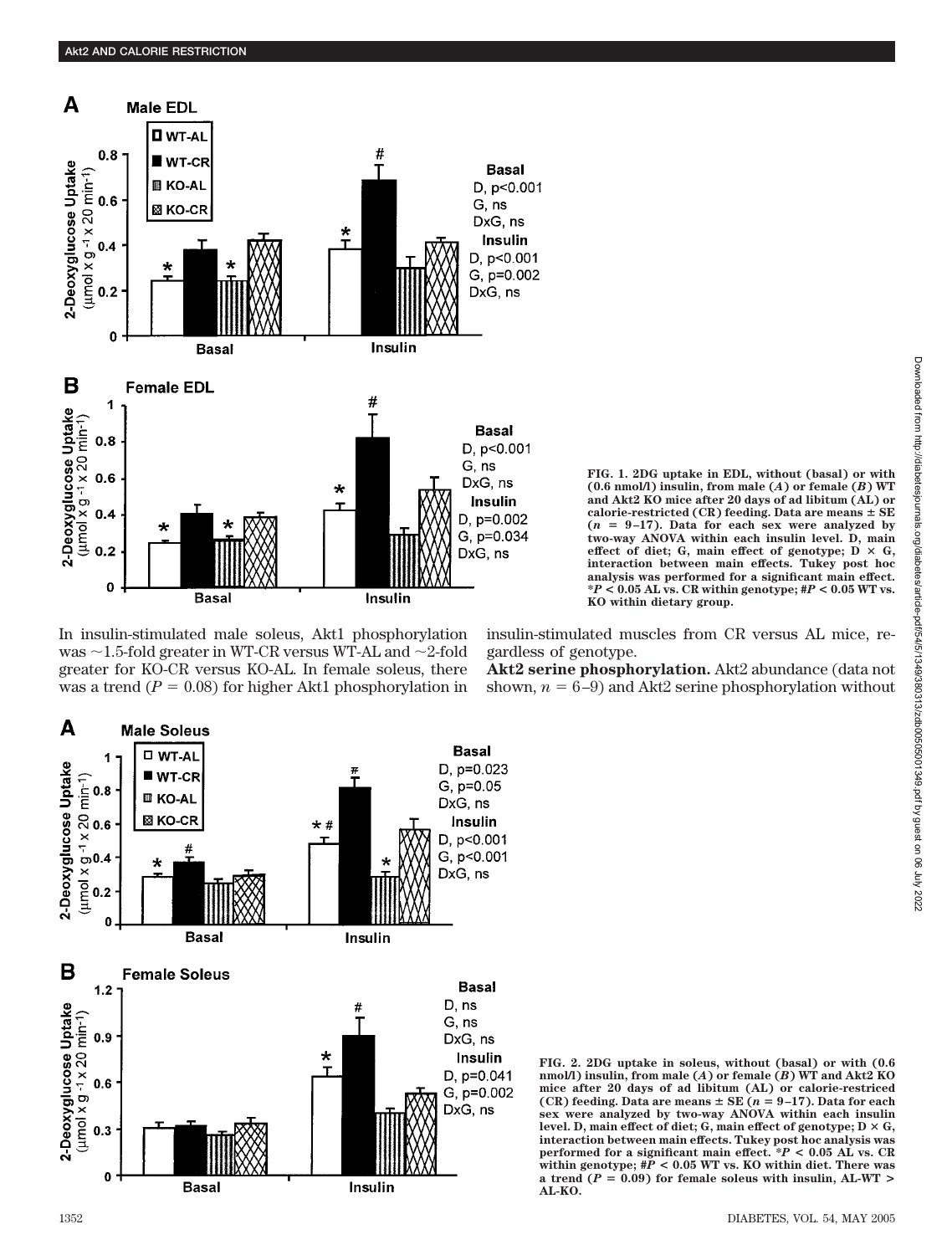| т.<br>AD 1. |  |  |
|-------------|--|--|
|-------------|--|--|

Insulin-stimulated 2DG (2DG uptake with insulin minus basal 2DG uptake)

|                                                                         | WТ               |                     |                  | KO.                 |  |
|-------------------------------------------------------------------------|------------------|---------------------|------------------|---------------------|--|
|                                                                         | Ad libitum       | Calorie restriction | Ad libitum       | Calorie restriction |  |
| Males                                                                   |                  |                     |                  |                     |  |
| EDL $(\mu \text{mol} \cdot \text{g}^{-1} \cdot 20 \text{ min}^{-1})$    | $0.137 \pm 0.04$ | $0.309 \pm 0.06$ *† | $0.054 \pm 0.05$ | $-0.008 \pm 0.03$   |  |
| Soleus $(\mu \text{mol} \cdot \text{g}^{-1} \cdot 20 \text{ min}^{-1})$ | $0.197 \pm 0.04$ | $0.448 \pm 0.07$ *† | $0.036 \pm 0.05$ | $0.269 \pm 0.07*$   |  |
| <b>Females</b>                                                          |                  |                     |                  |                     |  |
| EDL $(\mu \text{mol} \cdot \text{g}^{-1} \cdot 20 \text{ min}^{-1})$    | $0.174 \pm 0.04$ | $0.416 \pm 0.09**$  | $0.027 \pm 0.03$ | $0.148 \pm 0.04$    |  |
| Soleus $(\mu \text{mol} \cdot \text{g}^{-1} \cdot 20 \text{ min}^{-1})$ | $0.340 \pm 0.04$ | $0.582 \pm 0.04$ *† | $0.147 \pm 0.04$ | $0.192 \pm 0.05$    |  |

Data are means  $\pm$  SE ( $n = 9$ –15). Values represent the effect of insulin on 2DG uptake above basal. For each sex, data are analyzed by two-way ANOVA for diet and genotype. Tukey post hoc analysis:  $*P < 0.05$  AL  $<$  CR with same genotype;  $\dagger P < 0.05$  WT  $>$  KO within diet.

insulin (Fig. 5) were not significantly different for ad libitum versus calorie restriction in EDL or soleus of WT mice, regardless of sex. Without exception, Akt2 phosphorylation in insulin-stimulated muscle from WT mice was significantly higher for calorie-restricted compared with ad libitum feeding. In insulin-stimulated EDL of WT mice (Fig. 5*A* and  $E$ ), Akt2(Ser<sup>474</sup>) phosphorylation was significantly increased for calorie restriction versus ad libitum in males  $(\sim 2\text{-fold})$ and females  $(\sim1.8\text{-fold})$ . Similarly, in insulin-stimulated WT soleus (Fig. 5*B* and *D*),  $\text{Akt2}(\text{Ser}^{474})$  phosphorylation was significantly enhanced for calorie restriction versus ad libitum in males ( $\sim$ 3-fold) and females ( $\sim$ 2.5-fold).

**AMPK threonine phosphorylation.** AMPK(Thr<sup>172</sup>) phosphorylation was evaluated in the EDL of male mice  $(n =$ 6–9) to determine whether the calorie restriction–induced increase in basal 2DG uptake was accompanied with a calorie restriction–induced increase in AMPK phosphorylation (AL-WT =  $1.00 \pm 0.09$ , AL-CR =  $1.09 \pm 0.18$ ,  $KO-AL = 0.63 \pm 0.15$ , and  $KO-CR = 0.91 \pm 0.18$ ). There was no significant main effect of diet  $(P = 0.262)$ , but there



**FIG. 3. Akt1(Ser473) phosphorylation in EDL. Immunopre**cipitated Akt1 from EDL without  $(\Box)$  or with  $(\blacksquare)$  insulin, **analyzed by immunoblot with anti-phosphoserine Akt. Male**  $(A)$  or female  $(B)$  data are means  $\pm$  SE (basal:  $n = 3-4$ ; **insulin:** *n* - **6–8). Data within each sex and insulin level analyzed separately by two-way ANOVA. D, main effect of** diet; G, main effect of genotype;  $D \times G$ , interaction between **main effects. Tukey post hoc analysis was performed for a significant main effect. \****P* **< 0.05 CR vs. AL.**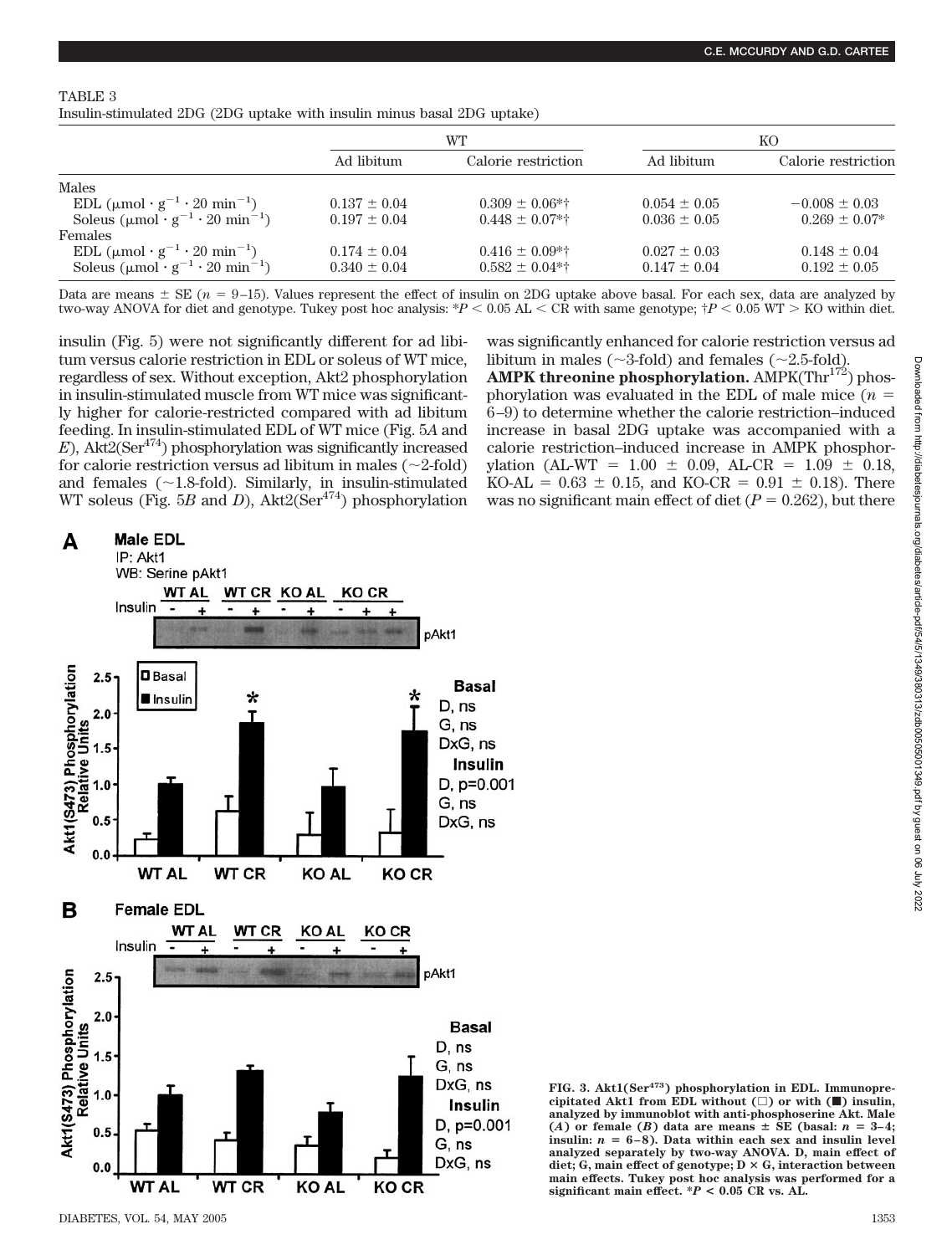

**FIG. 4. Akt1(Ser473) phosphorylation in soleus. Immunoprecipitated** Akt1 from male  $(A)$  or female  $(B)$  soleus without  $(\Box)$  or with  $(\blacksquare)$ **insulin, analyzed by immunoblot with anti-phosphoserine Akt. Data are means SE (basal:** *n* - **3–7; insulin:** *n* - **6–8). Data within each sex and insulin level analyzed separately by two-way ANOVA. D, main effect of diet; G, main effect of genotype; D G, interaction between main effects. Tukey post hoc analysis was performed for a significant main effect. \****P* **< 0.05 CR vs. AL.**

was a nonsignificant trend for a main effect of genotype  $(P = 0.096)$ .

#### **DISCUSSION**

The major new findings of this study are that *1*) Akt2 was essential for the full effect of brief calorie restriction compared with ad libitum to increase insulin-stimulated 2DG uptake at a physiological insulin concentration, *2*) increased Akt1 phosphorylation for insulin-treated calorierestricted muscles compared with ad libitum controls was insufficient to replace Akt2 for insulin-stimulated glucose uptake, and *3*) an Akt2-independent mechanism accounted for a significant increase in insulin-stimulated 2DG with calorie restriction versus ad libitum only in the soleus of male KO mice.

Recently, we found that 20 days of calorie restriction compared with ad libitum feeding increased insulin-stimulated Akt2 phosphorylation and not Akt1 phosphorylation above ad libitum levels in rat epitrochlearis incubated with insulin (23). These results suggested that Akt2 plays an important role in mediating the calorie restriction effects on insulin-stimulated glucose uptake. Using a mouse null for Akt2, we now provide compelling evidence supporting this interpretation.

Akt2-null mice have impaired glucose tolerance and a defect in insulin-stimulated glucose uptake in isolated muscle (18,19). Our results are also consistent with wholebody and skeletal muscle insulin resistance for KO compared with WT mice. Serum insulin concentration was higher in KO compared with WT mice of both sexes. In both the EDL and soleus of KO-AL mice, a physiologic insulin concentration was insufficient to significantly enhance glucose uptake above basal.

Akt2 was essential for the full effect of calorie restriction on 2DG uptake in insulin-stimulated skeletal muscle. In all WT muscles studied, insulin-stimulated glucose uptake was increased for calorie restriction compared with ad libitum feeding. In contrast, for KO animals, insulinstimulated 2DG uptake was not significantly increased in calorie restriction compared with ad libitum in EDL of either sex or female soleus. Only in the soleus of male KO mice did calorie restriction cause a significant increase of insulin-stimulated 2DG through an Akt2-independent pathway. However, insulin-stimulated 2DG uptake in male WT-CR soleus was still substantially higher  $(\sim 1.6\text{-}fold)$ than male KO-CR soleus. Without exception, insulin-stimulated 2DG uptake was significantly greater in muscles from WT-CR mice compared with respective sex-matched muscles from KO-CR mice at this physiologic insulin concentration.

The calorie restriction–induced increase in insulin-stimulated 2DG uptake in WT muscle corresponded with the consistent calorie restriction effect on Akt2 serine phosphorylation in insulin-stimulated muscle. In WT mice, Akt2 phosphorylation of insulin-stimulated EDL and soleus was approximately two- to threefold greater for calorie restriction versus ad libitum regardless of sex. Previously in male rat epitrochlearis, we found an approximately twofold increase in insulin-stimulated Akt2 serine phosphorylation with calorie restriction versus ad libitum (23). These results demonstrate a robust calorie restriction enhancement of insulin-stimulated Akt2 phosphorylation in muscles from both species.

Akt1 serine phosphorylation in insulin-stimulated muscles was also increased by  $\sim$ 1.5- to 2-fold for calorie restriction versus ad libitum in mouse EDL and soleus regardless of genotype or sex. At first glance, these results appear to conflict with our findings in rat skeletal muscle, in which there was no difference in insulin-stimulated Akt1 serine phosphorylation between ad libitum and calorie restriction. However, there was a significant  $\sim$ 30% decrease in Akt1 abundance in rat skeletal muscle (23), and when insulin-stimulated Akt1 phosphorylation was expressed relative to abundance (pAkt1/Akt1), there was an  $\sim$ 1.5-fold increase in insulin-stimulated Akt1 phosphorylation for calorie restriction versus ad libitum. Unlike rat muscle, Akt1 abundance in mouse muscle was not reduced with calorie restriction. In the absence of reduced Akt1 abundance, we would predict phosphorylation in insulin-stimulated muscles to be higher for calorie restric-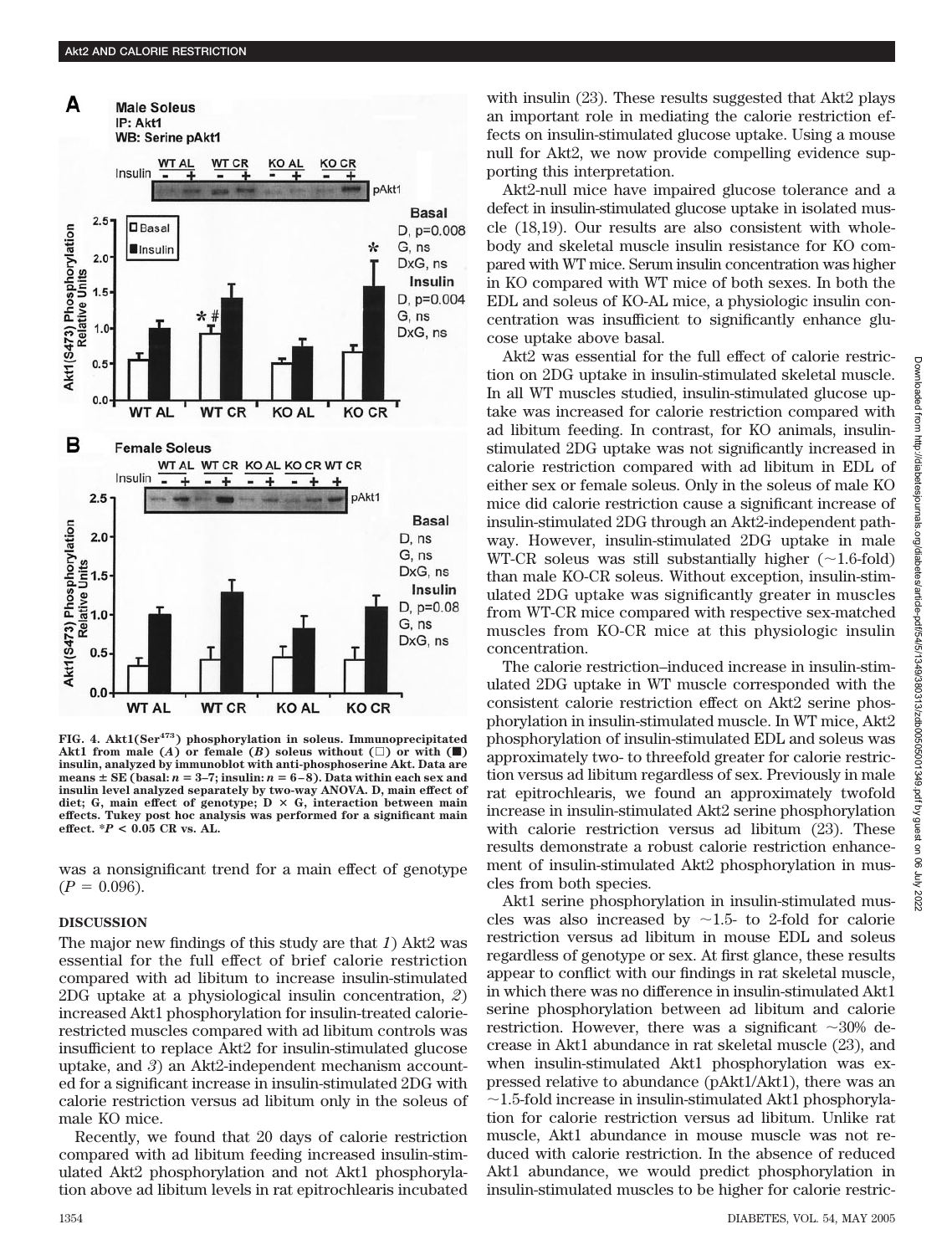

**FIG. 5. Akt2(Ser474) phosphorylation in male EDL (***A***) and soleus (***B***) or female EDL (***C***) and soleus (***D***) from WT. Immunoprecipitated Akt2 from** EDL or soleus incubated without  $(\square)$  or with **(**f**) insulin, analyzed by immunoblot with antiphosphoserine Akt. Data are means SE (basal:**  $n = 4-5$ ; insulin:  $n = 8-10$ ). Data analyzed by Student's  $t$  test.  $*P < 0.05$  CR vs. AL.

tion compared with ad libitum, consistent with the results now reported in mouse muscle.

Despite the 1.5- to 2-fold calorie restriction–induced increase in Akt1 serine phosphorylation, Akt1 was not sufficient to replace Akt2 for insulin-stimulated glucose uptake. A similar result occurred in primary adipocytes cultured from Akt2-null mice, where overexpression of Akt1 by approximately twofold was unable to eliminate defective insulin-stimulated glucose uptake (16), suggesting an isoform-specific function of Akt2 on insulin-stimulated glucose uptake that was not replaceable with elevated Akt1 function. Furthermore, calorie restriction–enhanced Akt1 serine phosphorylation did not correspond to insulinstimulated 2DG uptake. In insulin-stimulated male EDL, calorie restriction increased Akt1 serine phosphorylation by approximately twofold above ad libitum in both WT and KO, but only in WT did calorie restriction cause improved insulin-stimulated glucose uptake. These results demonstrate an inability for elevated phosphorylation of Akt1 to replace Akt2 for insulin-stimulated glucose uptake in skeletal muscle of Akt2 null mice.

Calorie restriction also increased insulin-stimulated 2DG uptake in male KO soleus, indicating an Akt2 independent mechanism for this calorie restriction effect. Although 2DG uptake was lower for KO-CR compared with WT-CR, this result indicates that calorie restriction, at least in male soleus, can act through an alternative mechanism. It remains possible that, with sufficiently high insulin, calorie restriction might enhance insulin action in other muscles of both sexes. Nonetheless, calorie restriction is typically effective in the face of attenuated rather than elevated insulinemia, arguing against this mechanism as being physiologically relevant. Akt1 is a possible candidate for the Akt2-independent mechanism. In the insulinstimulated soleus from male KO mice, both Akt1 serine phosphorylation and 2DG uptake were greater for the CR compared with the AL group, raising the possibility of a relationship between these processes. However, among the other insulin-stimulated muscles from KO mice, there was not a consistent correspondence between calorie restriction effects on 2DG uptake and Akt1 serine phosphorylation, suggesting that with the possible exception of the soleus from male KO-CR mice, another mechanism is likely to be important. Atypical protein kinase C isoforms  $\lambda$  and  $\zeta$  are attractive candidates for the Akt2-independent mechanism.

Calorie restriction also increased basal 2DG in mouse muscle, and this calorie restriction effect was unrelated to the presence of Akt2. Calorie restriction compared with ad libitum feeding significantly increased basal glucose uptake in EDL, regardless of genotype or sex, and in male WT soleus. There was no significant effect of calorie restriction on AMPK phosphorylation, arguing against this as a mechanism for the diet effect on basal 2DG uptake. Previously, we found elevated basal glucose uptake in calorie restriction compared with ad libitum feeding in mouse epitrochlearis with a trend for a similar increase in the EDL and soleus of CR versus AL mice of both sexes (4). In rat skeletal muscle, the effect of calorie restriction on glucose transport is specific to the insulin-mediated pathway without effect on basal glucose transport or basal cell surface GLUT4 content (6). It is possible that in basal mouse muscle, calorie restriction elevates cell surface GLUT4 and/or GLUT1.

Calorie restriction has been typically shown to reduce serum insulin, and in this study, calorie restriction reduced serum insulin in male WT and KO. Unexpectedly, calorie restriction led to increased serum insulin in female KO-CR. The reason for divergence in calorie restriction effects for male and female KO in serum insulin is not known, but there was no evidence that elevated insulin was a compensatory response for insulin resistance in skeletal mus-